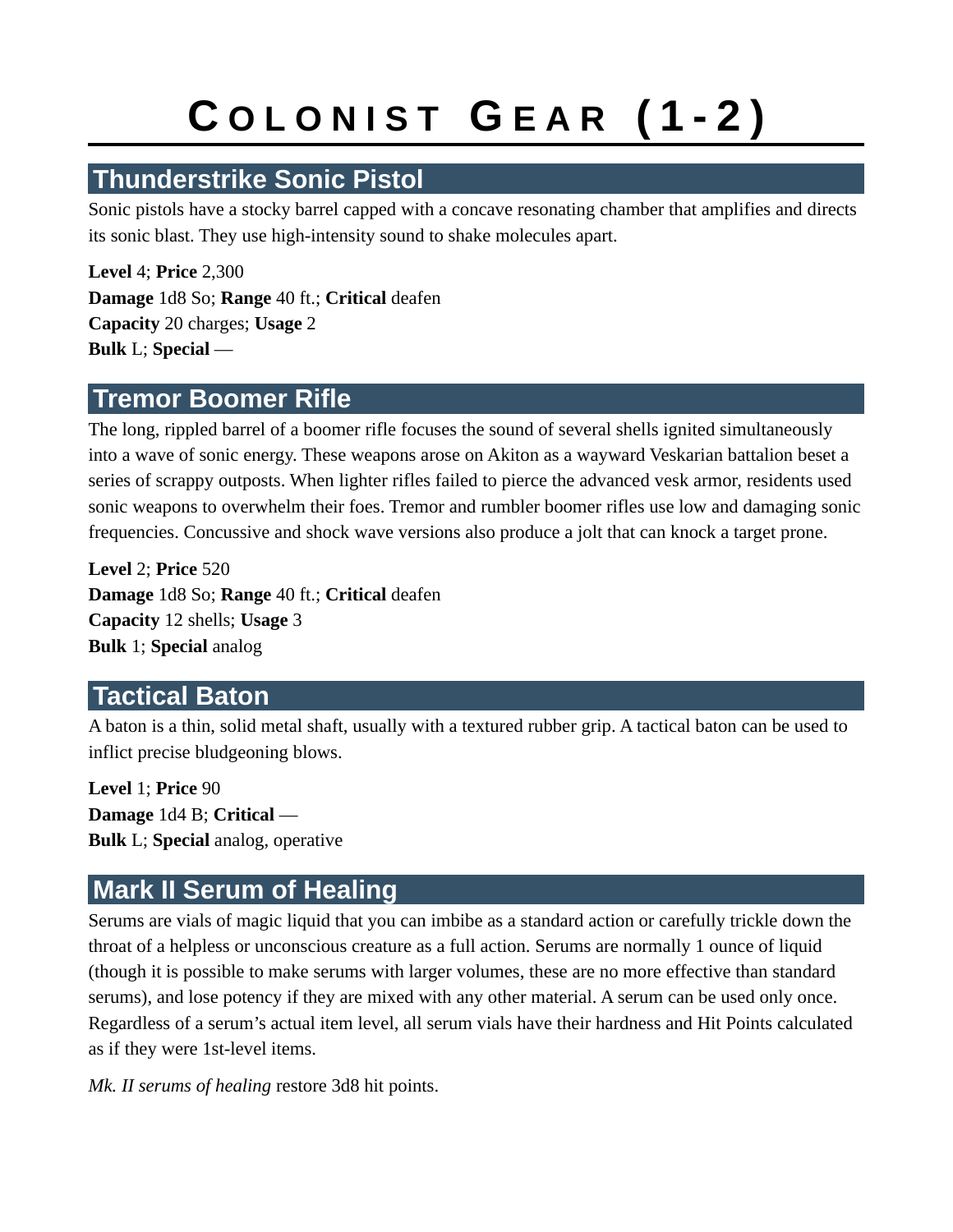## **C O L O N I S T G E A R ( 3 - 4 )**

## **Rumbler Boomer Rifle**

The long, rippled barrel of a boomer rifle focuses the sound of several shells ignited simultaneously into a wave of sonic energy.

**Level** 6; **Price** 4,100 **Damage** 2d6 So; **Range** 40 ft.; **Critical** deafen **Capacity** 12 shells; **Usage** 4 **Bulk** 1; **Special** analog

### **Lattice Resonant Pistol**

The crystalline structure inside a resonant pistol comes from the same synthetic material used in the resonant gauntlet. An electrical current can be directed through a long, conical barrel fitted with layers of the crystal, causing the material to reverberate with a devastating ultrasonic frequency. These weapons are noted for their ease of use, since they create no recoil. The only indication that these weapons have fired is a faint, high-pitched beep.

**Level** 7; **Price** 6,100 **Damage** 1d6 So; **Range** 40 ft.; **Critical** deafen **Capacity** 40 charges; **Usage** 2 **Bulk** L; **Special** boost 1d6

### **Tactical Baton**

A baton is a thin, solid metal shaft, usually with a textured rubber grip. A tactical baton can be used to inflict precise bludgeoning blows.

**Level** 1; **Price** 90 **Damage** 1d4 B; **Critical** — **Bulk** L; **Special** analog, operative

## **Mark II Serum of Healing**

Serums are vials of magic liquid that you can imbibe as a standard action or carefully trickle down the throat of a helpless or unconscious creature as a full action. Serums are normally 1 ounce of liquid (though it is possible to make serums with larger volumes, these are no more effective than standard serums), and lose potency if they are mixed with any other material. A serum can be used only once. Regardless of a serum's actual item level, all serum vials have their hardness and Hit Points calculated as if they were 1st-level items.

*Mk. II serums of healing* restore 3d8 hit points.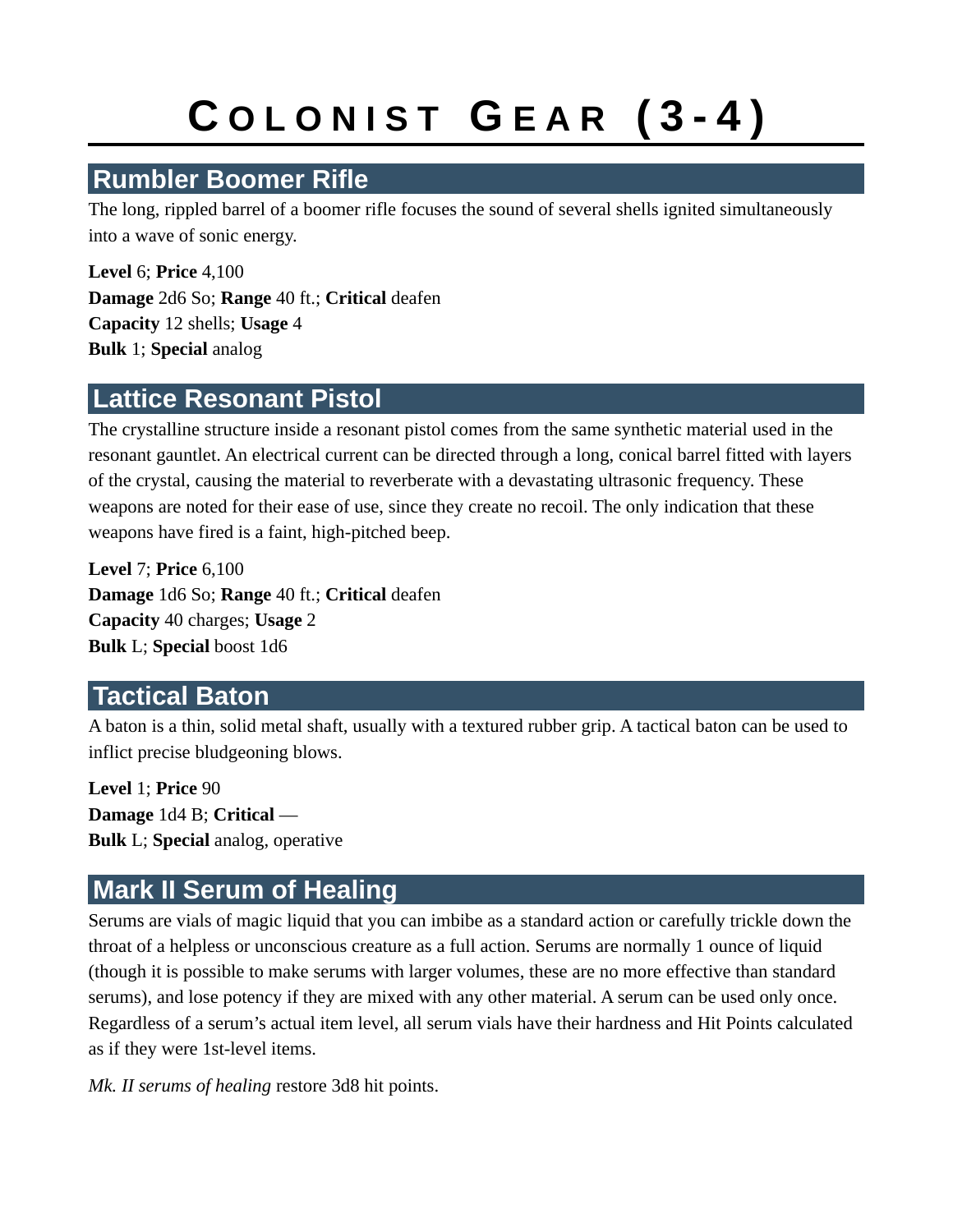# **A R M O R Y ( 1 - 2 )**

## **Recovery Aegis**

**Level** 3; **Price** 1,350; **Bulk** —

#### **D e s c r i p t i o n**

The Aspis Consortium partners with the Starfinder Society to deliver recovered relics to the churches of Desna, Iomedae, Sarenrae, Weydan, and Yaraesa. In exchange, mystics of these divinities provide magic items to support field agents. The recovery aegis is a talisman commonly produced as part of this arrangement. These necklaces take many shapes, but each has a jeweled pendant. The amulet counts as a worn magic item unless you install it in armor, taking up one upgrade slot. While wearing a recovery aegis, you gain a +1 enhancement bonus to saving throws against effects you are already suffering, such as a disease, poison, or an ongoing damage effect; this bonus doesn't apply to initial saving throws against such effects. In addition, at any point when you have the dying condition, you can use the recovery aegis to stabilize without spending Resolve Points, and you can then spend 1 Resolve Point to stay in the fight during the same round. The jewel in the recovery aegis crumbles to dust if you use it to stabilize in this way, and the amulet loses its powers, becoming nonmagical. If you use a recovery aegis to stabilize, you can't do so with another recovery aegis for 24 hours.

## **Holographic Sashimono**

**Level** 1; **Price** 300 **Capacity** 20; **Usage** 1/hour **Hands** —; **Bulk** L

### **D e s c r i p t i o n**

This lightweight, shoulder-mounted hologram projector displays the image of a banner or crest in the air above and slightly behind you. Some use these to broadcast their beliefs, while others employ them as personal advertisements. Most holographic sashimonos display images up to 2 feet wide and 3 feet tall, and these images can be programmed to be static (such as a military insignia) or short looping animations (such as roaring flames). A holographic sashimono grants you a  $+2$  insight bonus to Profession checks to earn a living.

This holographic sashimono displays an image of a black helmet.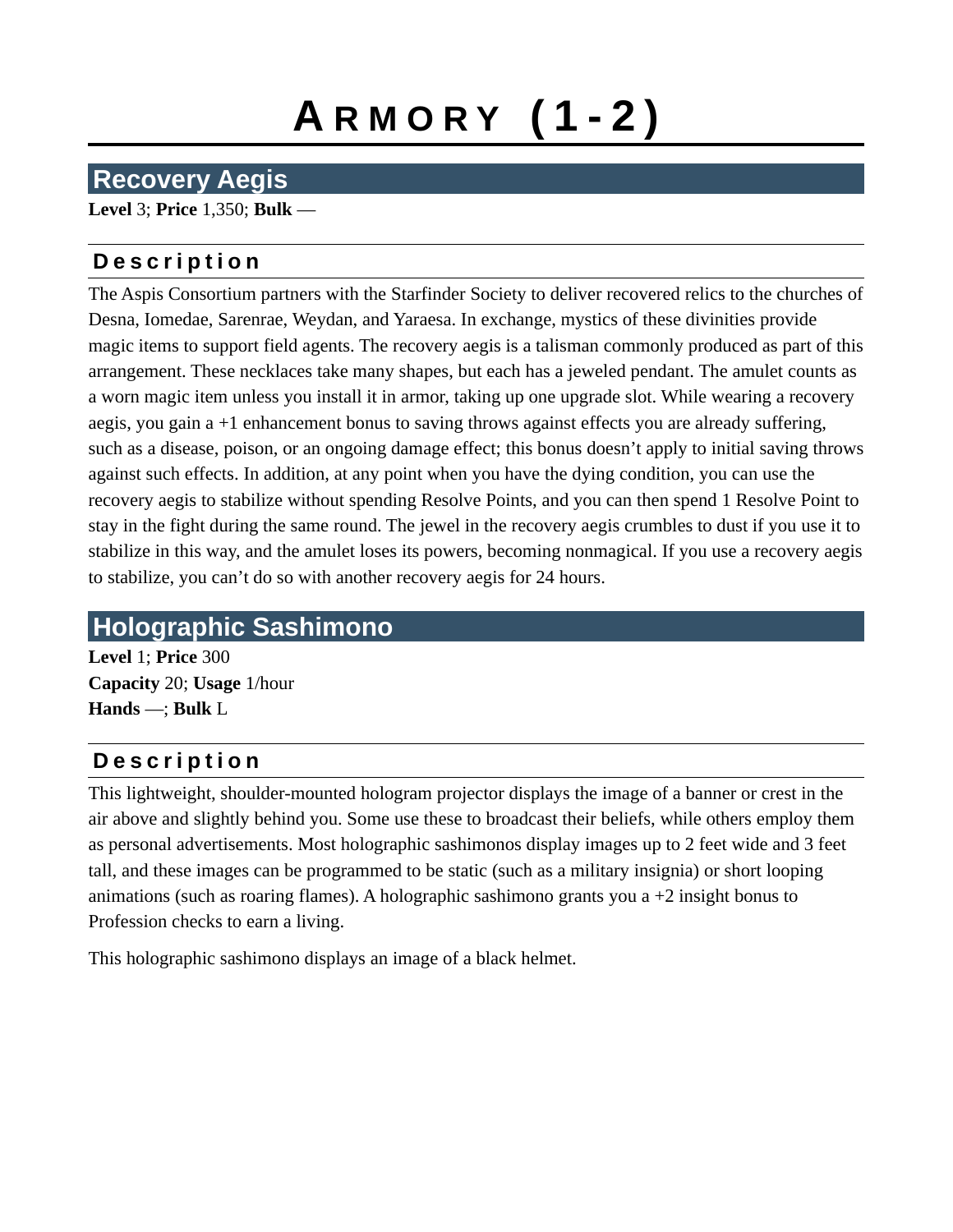## **Microgoggles**

**Level** 2; **Price** 900 **Capacity** 20; **Usage** 1/hour **Hands** —; **Bulk** —

#### **D e s c r i p t i o n**

This bulky set of goggles functions as a lighted magnifying glass or microscope, allowing you to see exceptionally small details with adjustable levels of magnification. Microgoggles provide a +2 insight bonus to any skill use that benefits from exceedingly close vision, such as detecting complicated forgeries or crafting drugs or medicinals.

### **Regimental Dress I**

Regimental dress is the light armor counterpart to ceremonial plate. Often stylized to the extreme, regimental dress comes in as many variations as there are military forces, militias, and private security details. Regimental dress uses advanced fibers and strategically placed ceramic plates to avoid ruining the design lines of the uniforms. A force field projector concealed in the collar activates as needed to provide life support and protection for the head. Integrated holographic imaging projects rank insignia, medals, and ribbons, and supports gesture-activated informational displays for each honor.

**Level** 3; **Price** 1,450; **Category** Light **EAC Bonus** +2; **KAC Bonus** +3; **Max. Dex Bonus** +5 **Armor Check Penalty** —; **Speed Adjustment** — **Upgrade Slots** 1; **Bulk** L

## **Reinforced EVA Suit II**

Although designed for extravehicular activity in hazardous conditions, reinforced EVA suits function as durable, if clunky, heavy armor. This full-body suit has a rigid shell covering the back and chest, with heavy gloves, padded boots, and rugged fabric rounding out the ensemble. A wide helmet design provides good visibility and includes a retractable glare shield. The suit's excellent air recycling makes for a more comfortable environment than many more battle-worthy designs.

**Level** 3; **Price** 1,300; **Category** Heavy **EAC Bonus** +4; **KAC Bonus** +8; **Max. Dex Bonus** +1 **Armor Check Penalty** -3; **Speed Adjustment** -5 ft. **Upgrade Slots** 1; **Bulk** 3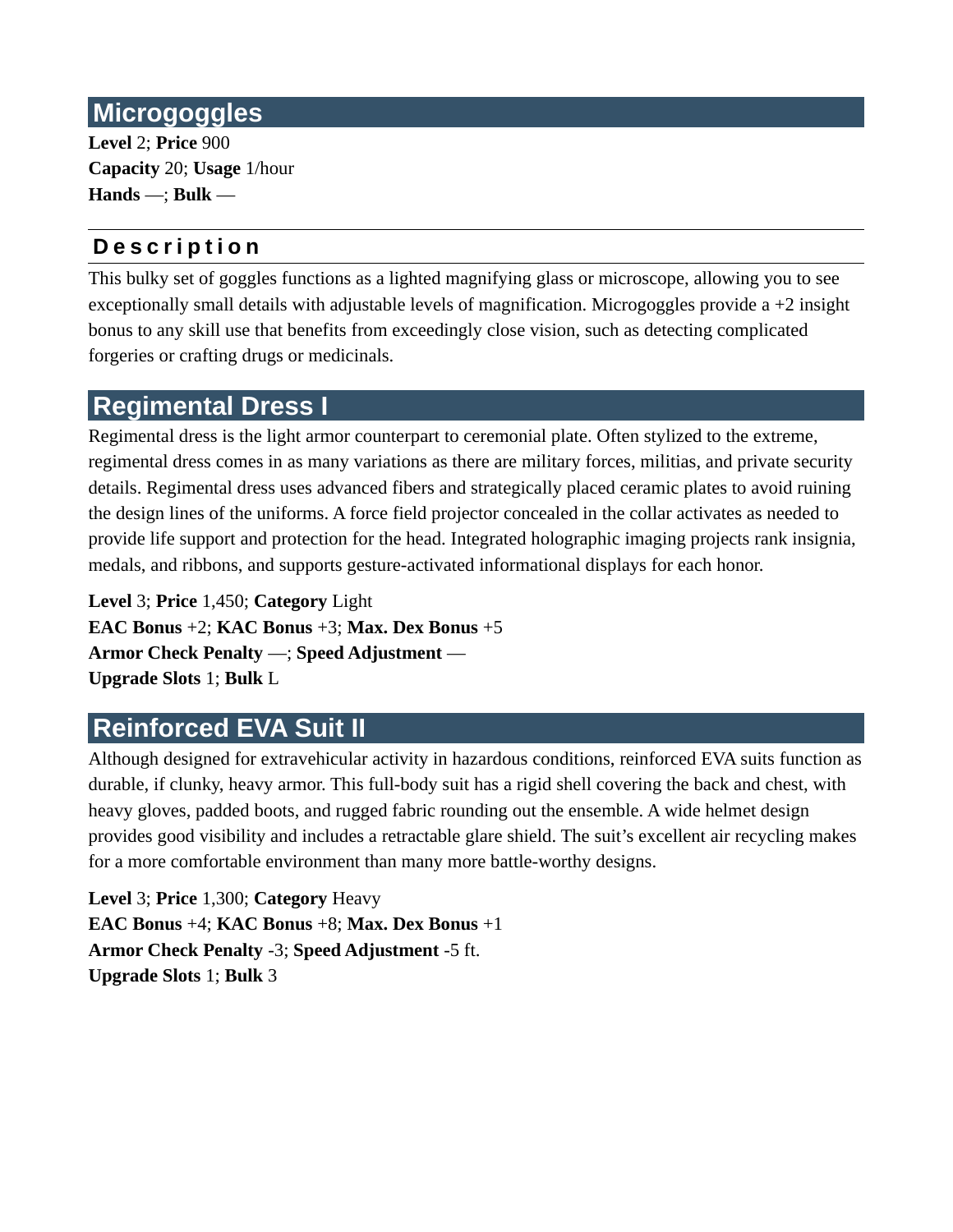# **A R M O R Y ( 3 - 4 )**

## **Recovery Aegis**

**Level** 3; **Price** 1,350; **Bulk** —

#### **D e s c r i p t i o n**

The Aspis Consortium partners with the Starfinder Society to deliver recovered relics to the churches of Desna, Iomedae, Sarenrae, Weydan, and Yaraesa. In exchange, mystics of these divinities provide magic items to support field agents. The recovery aegis is a talisman commonly produced as part of this arrangement. These necklaces take many shapes, but each has a jeweled pendant. The amulet counts as a worn magic item unless you install it in armor, taking up one upgrade slot. While wearing a recovery aegis, you gain a +1 enhancement bonus to saving throws against effects you are already suffering, such as a disease, poison, or an ongoing damage effect; this bonus doesn't apply to initial saving throws against such effects. In addition, at any point when you have the dying condition, you can use the recovery aegis to stabilize without spending Resolve Points, and you can then spend 1 Resolve Point to stay in the fight during the same round. The jewel in the recovery aegis crumbles to dust if you use it to stabilize in this way, and the amulet loses its powers, becoming nonmagical. If you use a recovery aegis to stabilize, you can't do so with another recovery aegis for 24 hours.

## **Holographic Sashimono**

**Level** 1; **Price** 300 **Capacity** 20; **Usage** 1/hour **Hands** —; **Bulk** L

#### **D e s c r i p t i o n**

This lightweight, shoulder-mounted hologram projector displays the image of a banner or crest in the air above and slightly behind you. Some use these to broadcast their beliefs, while others employ them as personal advertisements. Most holographic sashimonos display images up to 2 feet wide and 3 feet tall, and these images can be programmed to be static (such as a military insignia) or short looping animations (such as roaring flames). A holographic sashimono grants you a  $+2$  insight bonus to Profession checks to earn a living.

This holographic sashimono displays an image of a black helmet.